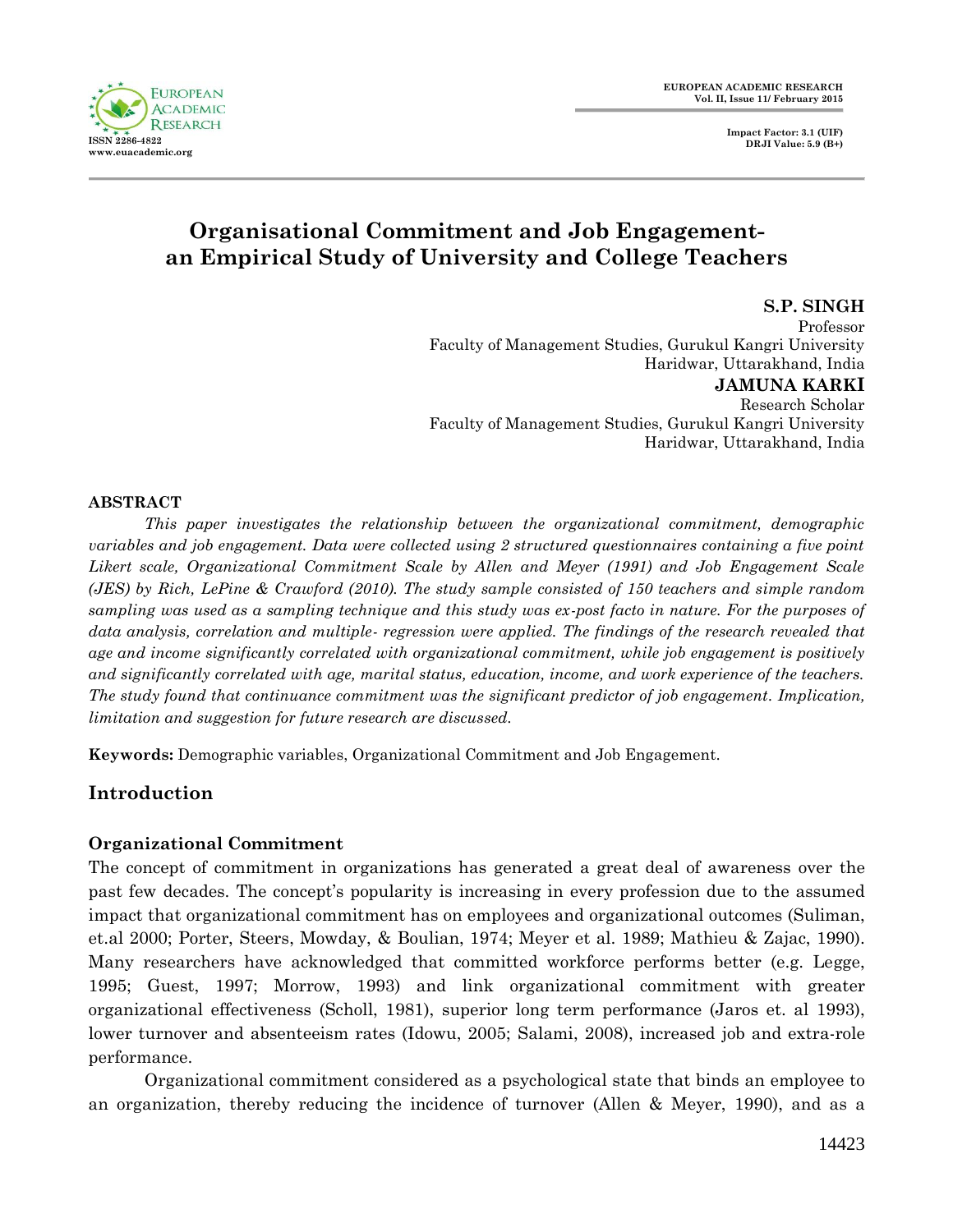mindset that takes different forms and binds an individual to a course of action that is of relevance to a particular target (Meyer & Herscovitch, 2001). Meyer and Allen (1997) divided organizational commitment into three sub-dimensions, namely affective commitment, continuance commitment and normative commitment. Based on the multidimensional nature of organizational commitment, there is growing support for a three-component model proposed by Meyer and Allen (1991). Affective commitment is related to the employee's sense of belonging, attachment and loyalty to the organization (Mueller et al., 1992). Employees with a strong affective commitment remain in the organization as they feel they want to, those with strong continuance commitment because they feel they need to and those with strong normative commitment feel they ought to (Adeyemo, 1999; Meyer et al., 1993; Yavuz, 2010). Therefore, there are arguments among researchers that these components are differentially linked to variables as antecedents and consequents (Meyer, Allen, and Smith, 1993; Abdul- Kadir & Orkun, 2009). The three-component model has received considerable interest from organizational researchers and has been tested in a variety of empirical settings (Westwood & Crawford 2005; Snape & Redman 2003).

Literature relevant to organizational commitment indicates a number of variables which determine organizational commitment. Some Researchers have found a positive correlation between organizational commitment and employee performance (Meyer et al., 1989; Suliman and Lles, 2000), organizational outcomes as job satisfaction (Mowday et al., 1982; Bateman & Strasser, 1984), motivation and attendance, (Mowday, Steer and Porter, 1984; Mathieu & Zajac, 1990). Further, Luchak and Gellatly (2007) found a positive relationship between affective commitment and three commonly studied work outcomes (turnover cognitions, absenteeism, and job performance). And others have found a negative relationship between organizational commitment and outcomes such as absenteeism and labor turnover (Cotton and Tuttle, 1986; Clegg, 1983). However, Adenguga1, Adenuga2 & Ayodele (2013) found that the three dimensions of organizational commitment determined the turnover intentions of employees in private universities. Affective commitment is more important in determining employees" turnover intention. Nagar (2012) concluded that greater job satisfaction among teachers also leads to increased organizational commitment

The studies linking organizational commitment with the demographics, Durna & Eren (2005) on Turkish education sector employees reported a significant relationship between affective and normative commitment and certain demographic factors, while no linkage was found between these factors and continuance commitment. Another study found that tenure had a very strong moderating effect on the commitment and performance correlation (Wright and Bonett, 2002). Whereas, Huang, 2004, King 2002, Brookover, 2002)) found no significant relationship between length of employment and organizational commitment According to (Abdulla & Shaw, 1999; Luthans, McCaul & Dodd, 1985; Morrow, 1993; Salami, 2008) demographic variables such as age, gender, educational level, job position and monthly income have been associated with organizational commitment. Whereas, Singh, S.P. & Mehta (2013) concluded that demographic variables like age, gender, marital status, experience and education significantly predicted organizational commitment of university teachers and showed that married, older, more educated and more experienced teachers had more organizational commitment than the single, younger, less educated and less experienced ones. Abdulkadir &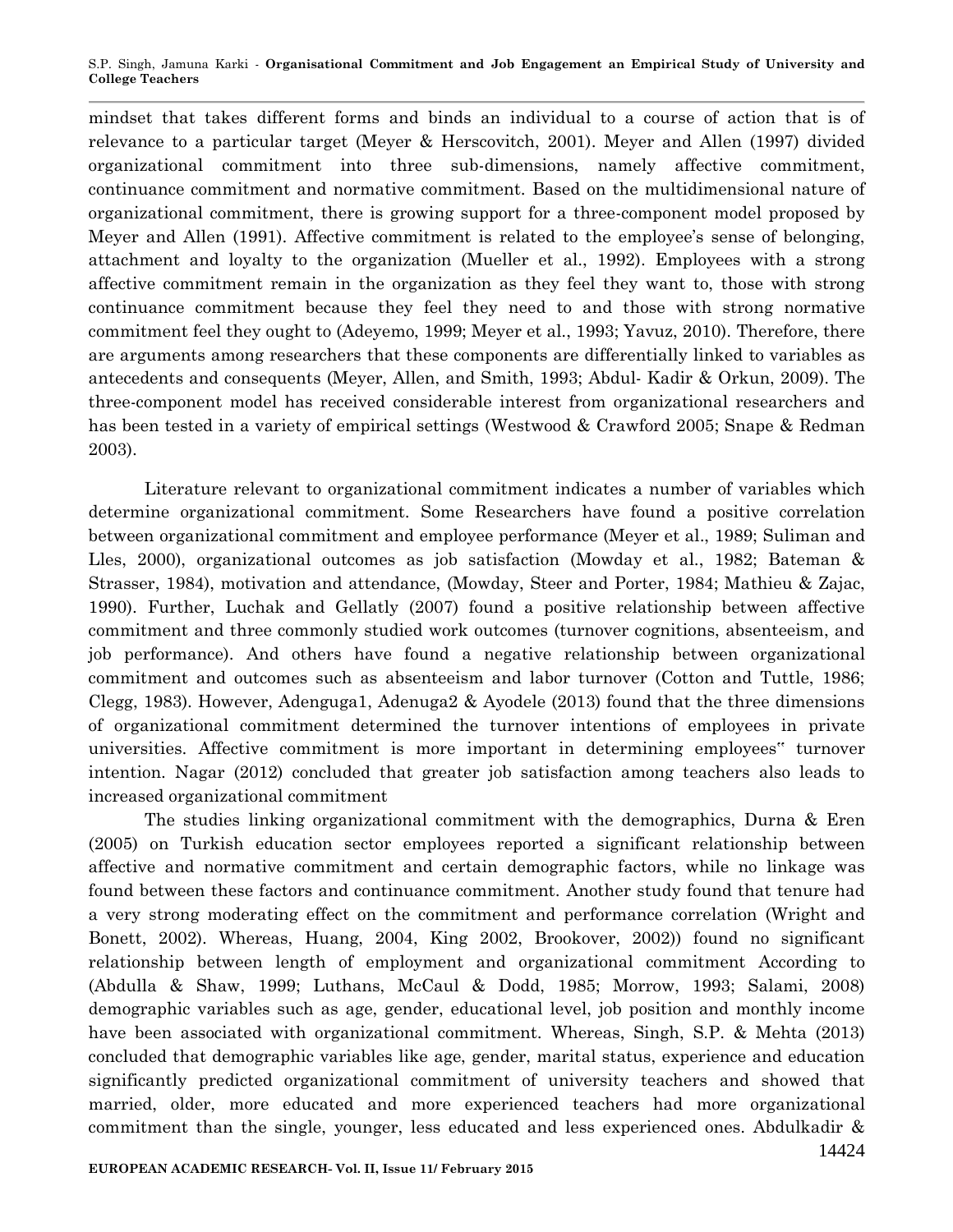Orkun (2009) also found demographic factors including gender, marital status, educational status and job type significantly predicted organizational commitment and turnover intention among private university employees. However, (Mathieu & Zajac, 1990; Weidmer, 2006) found that demographic factors were not a significant predictor of organizational commitment. Also, in support of this findings (Mannheim et al., 1997; Morrow, 1993; Salami, 2008) reported that educational status, job type and tenure are good predictors of organizational commitment.

#### **JOB ENGAGEMENT**

The recent focus of present era management is now on managing and engaging human capital to produce more output with less input. Nevertheless, there is a large discrepancy between practitioners' interest in job engagement and the amount of academic research on these issues, research in the area of job engagement is needed (Sawang, 2011). However, although scholars have made great strides over the past decade in identifying correlates of engagement (e.g., Harter, Schmidt, & Hayes, 2002; Kahn, 1992; Leiter, 2005; Schaufeli & Bakker, 2004), little theory or empirical observation accounts for the role of engagement as a means through which organizations can create competitive advantages. In particular, researchers have not examined the role of job engagement as a mechanism that links to organizational commitment of the employees and their job performance.

Job engaged workers are energetic, are positively connected to their job and feel they are doing their jobs effectively. It is a persistent and broad affective, cognitive state. Schaufeli et al. (2002) view it as a positive, fulfilling work related state of mind that is characterized by vigor, dedication and absorption. Vigor is characterized by high levels of energy, the willingness to invest energy in one's work and persistence in difficult times; dedication is characterized by high levels of work involvement and feelings of pride and challenge from one's work; and absorption is characterized by deep concentration in one's work the sense that time passes quickly and one is reluctant to leave their work. However, Kahn (1990) originally described engagement as a unique and important motivational concept: the harnessing of an employee's full self in terms of physical, cognitive, and emotional energies to work role performances.

Previous researches found linkages of job engagement with performance, job behaviors and job related variables. Harter et al. (2002) found that engagement was positively correlated with business-unit performance (e.g. customer satisfaction and loyalty, unit profitability, unit productivity, turnover levels and safety). Further, a study of front-line service workers and their customers, reported that job engagement predicted service climate, which in turn predicted employee performance and then customer loyalty (Salanova et al., 2005). Further, Schaufeli and Salanova (2007, 2008) associated it with positive employee attitudes, proactive job behaviors, higher levels of psychological wellbeing, and increased individual job and organizational performance.

Schaufeli and Bakker (2004) found job resources (social support, supervisor coaching, feedback) were positively related to engagement and negatively related to burnout. However, Leiter and Harvie (1998), in a study reported that job engagement moderated the relationship of supportive supervision, confidence in management, effective communication and work meaningfulness and acceptance of the change. Another study of the correspondence between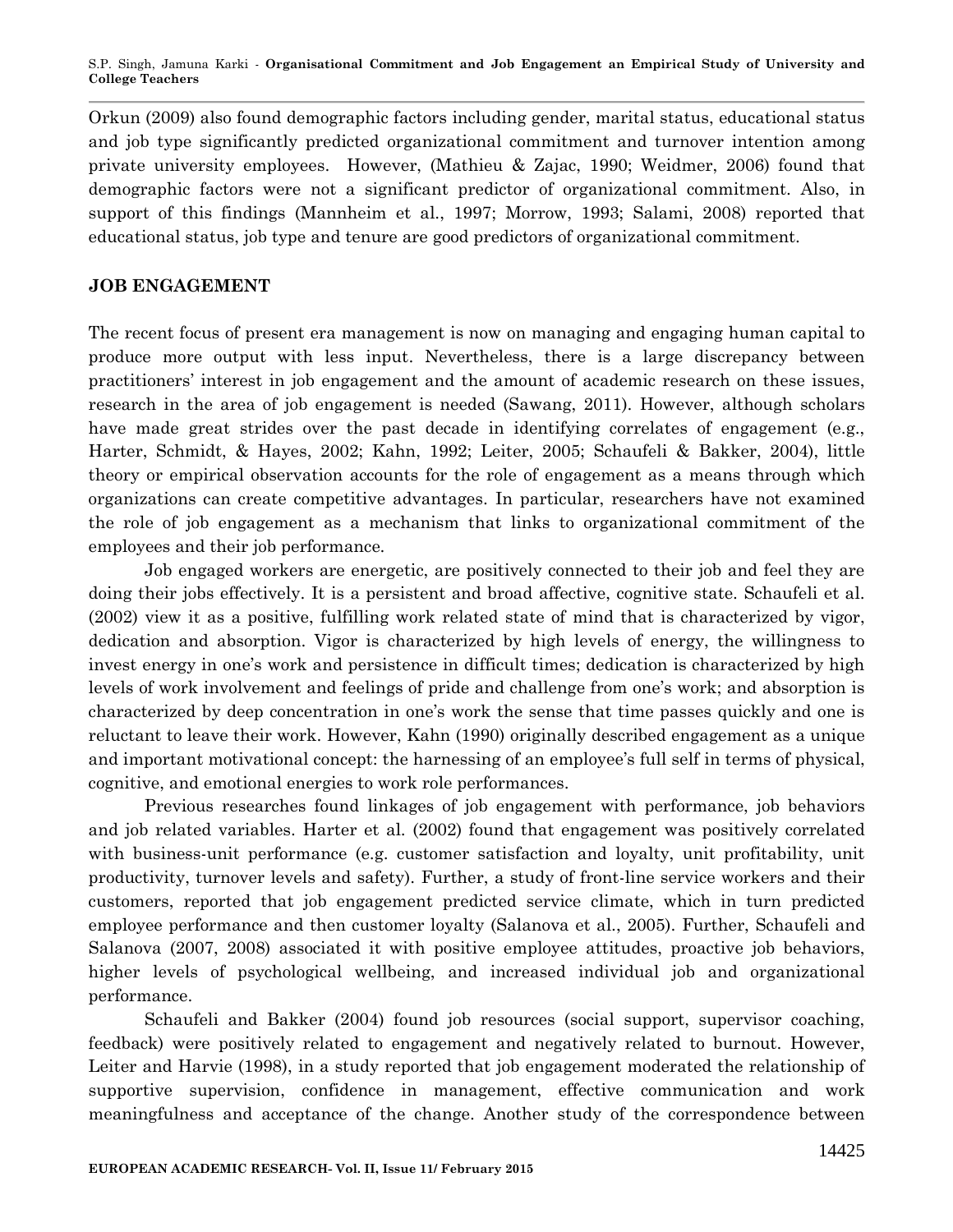supervisors and staff members during major organizational changes, Leiter and Harvie (1997) demonstrated supervisors' confidence in the organization, their work engagement and assessment of work hazards, contributed to predicting staff members' job engagement, and supervisor cynicism and exhaustion contributed to staff member cynicism and professional efficacy. In addition, engagement mediated the effect of job resources on turnover intention. Mauno et al. (2005) in a study reported lower work engagement among permanent employees and found different predictors of job engagement in different organization sectors. While Demerouti et al. (2001) reported that high work demands and high control were associated with higher engagement. In addition, occupation type and organizational level had some effects on engagement; managers, executives and entrepreneurs score relatively high on engagement while blue collar workers, police officers and home care staff score relatively low on engagement. Mauno et al. (2005) also reported an association of high time pressures with higher levels of job engagement. Lyndsay & Buitendach (2011) in a sample of 123 support staff members from a tertiary education institution in South Africa found a significant positive relationship between affective organizational commitment and job engagement and also between job engagement and happiness. Finally, added that job engagement have predictive value for affective organizational commitment. Albdour & Altarawneh (2014) concluded that employees who have high job engagement and organizational engagement will have high level of affective commitment and normative commitment. Also, high employees' job engagement can meaningfully affect employees' continuance commitment.

However, it is obvious that there is lack of work done in academic setting to know the organizational commitment and job engagement of teachers. Therefore, the study represents an attempt to provide a small addition to the literature, taking these two constructs organizational commitment and job engagement.

# **Objectives of the Study**

This study conducted for the fulfillment of the following objectives:

- 1. To study the relationship between organizational commitment and job engagement of teachers.
- 2. To investigate the relationship of demographic factors, i.e. age, gender, marital status, education, designation and work experience to organizational commitment.
- 3. To investigate the relationship of demographic factors to job engagement of teachers.

# **Hypotheses**

- 1. Organizational commitment do not significantly predict job engagement of teachers.
- 2. Demographic variables do not significantly predict organizational commitment of teachers.
- 3. There is no significant relationship between demographic variables and job engagement of teachers.

**Methodology Research Design**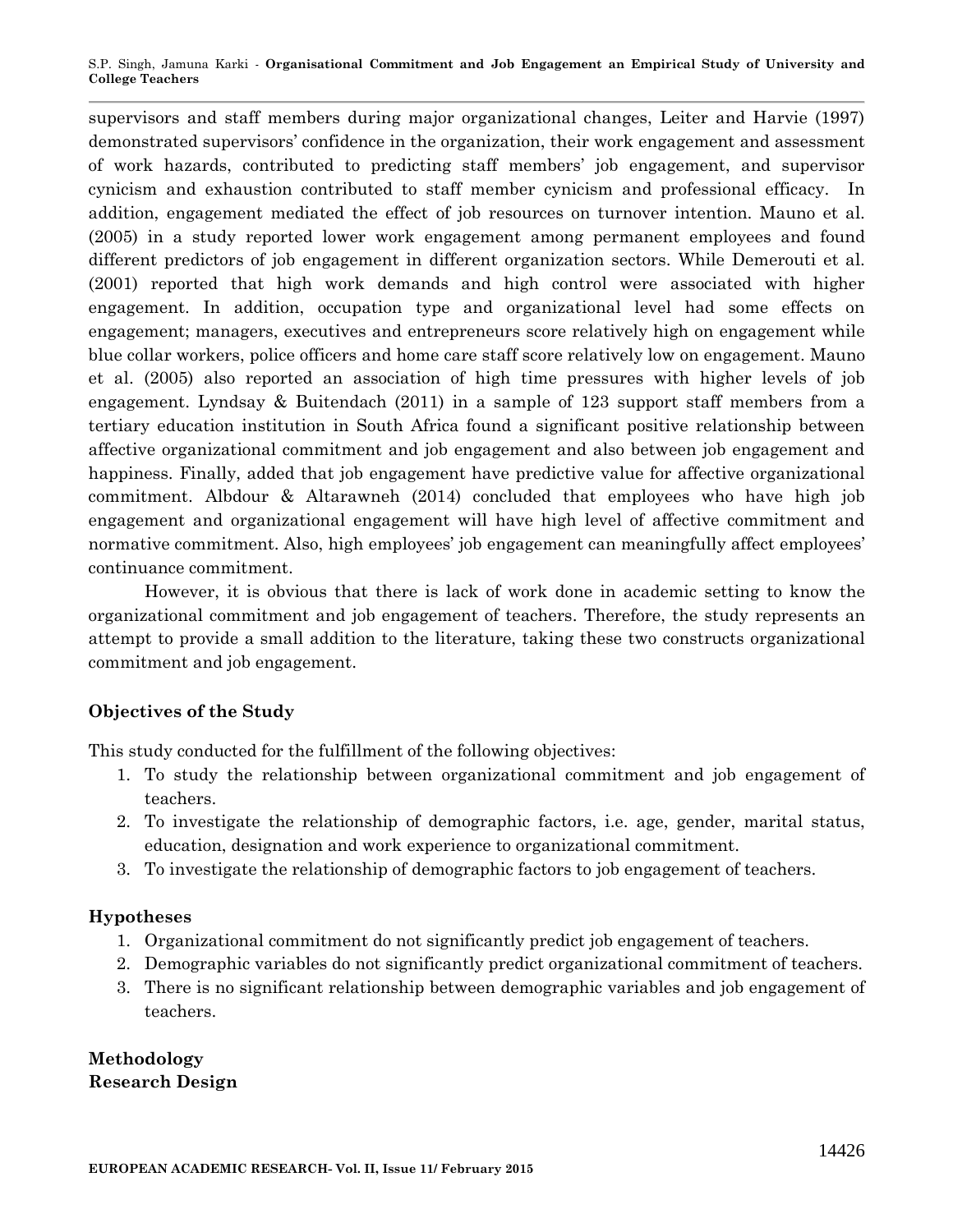This study explores the organizational commitment and job engagement of 145 teachers of 2 universities and 5 colleges of Haridwar. The study adopted an ex-post facto survey research design where questionnaire instruments were used to collect data from the respondents on their organizational commitment and job engagement.

#### **Sample**

A sample of 150 full time teachers was randomly selected from 2 universities and 5 colleges located in Haridwar from the population of 4 universities and 8 colleges.

### **Administration**

Job Engagement Scale (JES) and Organizational Commitment Scale (OCS) were administered on the full time teachers of 2 universities and 5 colleges located in Haridwar. A total of 150 questionnaires was distributed out of which 147 were recovered, giving a return rate of 98 percent and 145 were found to be usable for data analysis.

### **Instruments**

The research instruments included two questionnaires:

# **1 .Organizational Commitment Scale**

The organizational commitment Scale by Allen and Meyer (1991) was used to measure the organizational commitment of the teachers. The scale consisted of 24 items, 8 items each relating to three components of commitment- Affective, Continuance and Normative. The respondents indicated the extent to which each item reflected their commitment to their organization on a 5 point likert scale ranging from 5 strongly agree to 1 strongly disagree. A higher score indicated a higher level of commitment to the organization. The reliability of the organizational commitment scale by Cronbach's alpha is  $\alpha = 0.791$ , indicating the adequate reliability of the scale.

#### **2. Job Engagement Scale**

The Job engagement scale (JES) by Rich, LePine & Crawford (2010) was used to measure job engagement of teachers. The measurement of the Job engagement variable consisted of three factors, namely Emotional, Physical and Cognitive engagement. This scale consists of 18 items, 6 for each variable. The respondents indicated the extent to which each item reflected their job engagement on a 5-point Likert scale. The reliability of the questionnaire by Cronbach's alpha is  $\alpha = 925$ .

#### **DATA ANALYSIS & FINDINGS**

The data collected were analyzed using Correlation and Multiple Regression analysis. The dependent variable was job engagement while the predictor variables were organizational commitment and some demographic factors (age, gender, marital status, income, education and job experience). Table1 presents a demographic profile of the respondents. The majority of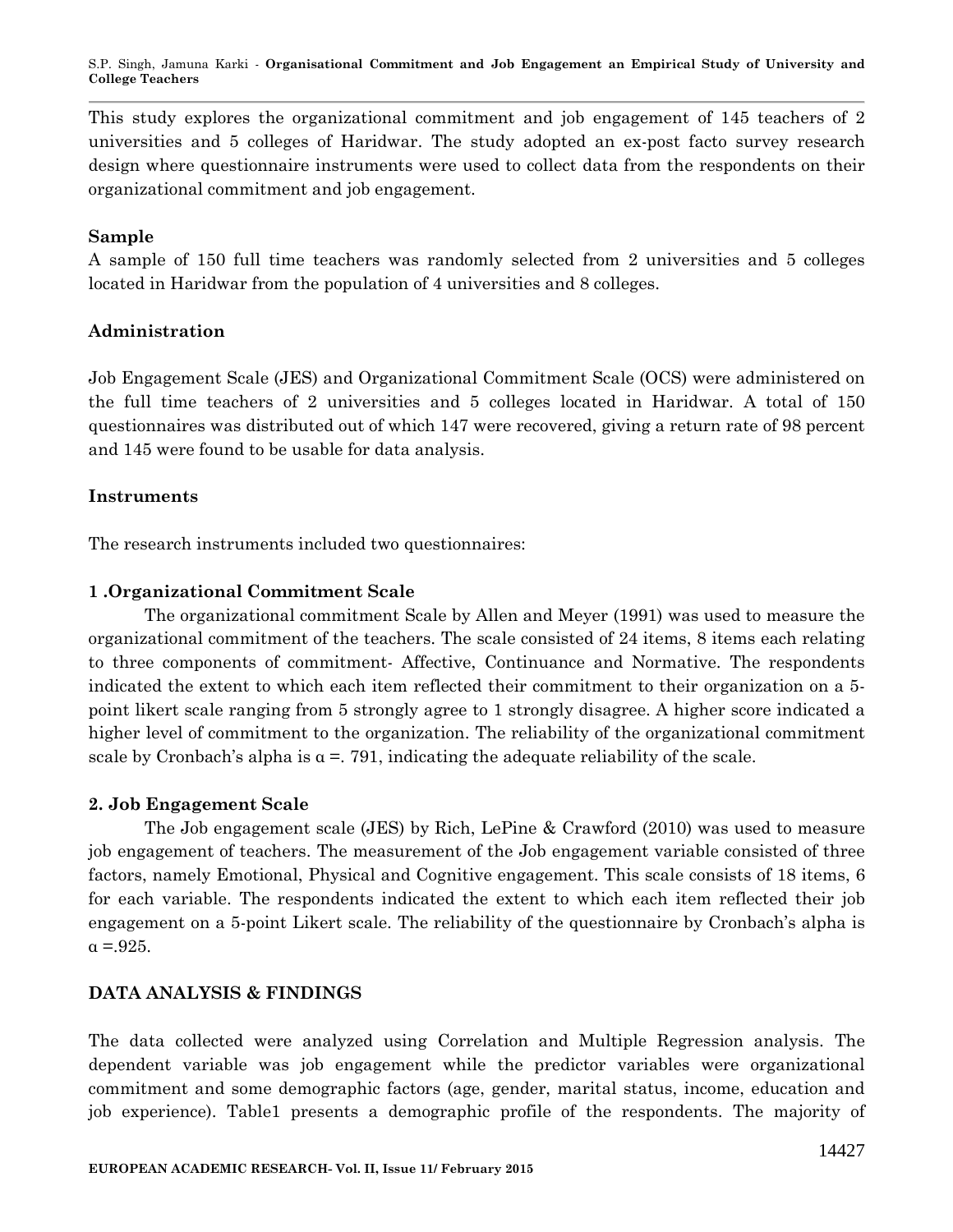respondents were females (51.7%) and 71.7% are married with the age between 25 and 40 & above. The majorities of respondents were master's degree holders with additional qualifications and have work experience between five to ten years.

| Demographic<br>Factors | Criteria                                      | Frequency | Percent |
|------------------------|-----------------------------------------------|-----------|---------|
|                        | Below 25                                      | $\bf 5$   | $\!.5$  |
|                        | 25-30                                         | 47        | 32.4    |
| Age (years)            | 30-35                                         | 15        | 10.3    |
|                        | 35-40                                         | 38        | 26.2    |
|                        | 40 & above                                    | 40        | 27.6    |
| Gender                 | Male                                          | 70        | 48.3    |
|                        | Female                                        | $75\,$    | 51.7    |
| Marital                | Unmarried                                     | 41        | 28.3    |
| Status                 | Married                                       | 104       | 71.7    |
| Education              | Master's degree only                          | 5         | 3.4     |
|                        | Master's Degree with M.<br>Phil/NET/SLET/SET& |           |         |
|                        | Other                                         | 73        | 50.3    |
|                        | Ph.D.                                         | 67        | 46.2    |
|                        | $1-5$ years                                   | 29        | 20.0    |
| Experience             | $5 - 10$                                      | 47        | 32.4    |
|                        | $10 - 15$                                     | 37        | 25.5    |
|                        | 15-20                                         | 22        | 15.2    |
|                        | 20 and above                                  | 10        | 6.9     |
| Designation            | Professor                                     | $45\,$    | 31.0    |
|                        | Associate Professor                           | 17        | 11.7    |
|                        | Assistant Professor                           | 73        | 50.3    |
|                        | Lecturer                                      | 10        | 6.9     |
| Income                 | Less than 20000                               | 11        | 7.6     |
|                        | 20000-30000                                   | 62        | 42.8    |
|                        | 30000-40000                                   | 19        | 13.1    |
|                        | 40000-50000                                   | 48        | 33.1    |
|                        | Above 50000                                   | $\bf 5$   | $3.4\,$ |

#### **Table 1: A Profile of the Respondent**

Table 2 shows the relationship between organizational commitment and job engagement. It also demonstrates the relationship between demographic variables and organizational commitment and job engagement. The results show no significant relationship between organizational commitment and job engagement. It can be inferred that the organizational commitment of teachers doesn't predict job engagement. Organizational commitment was found to be significantly correlated with age and income. Gender, marital status, education, designation and work experience were not found to be correlated with organizational commitment. The results also indicate that job engagement is positively and significantly correlated with age, marital status, education, income and work experience of teachers and not with gender and designation.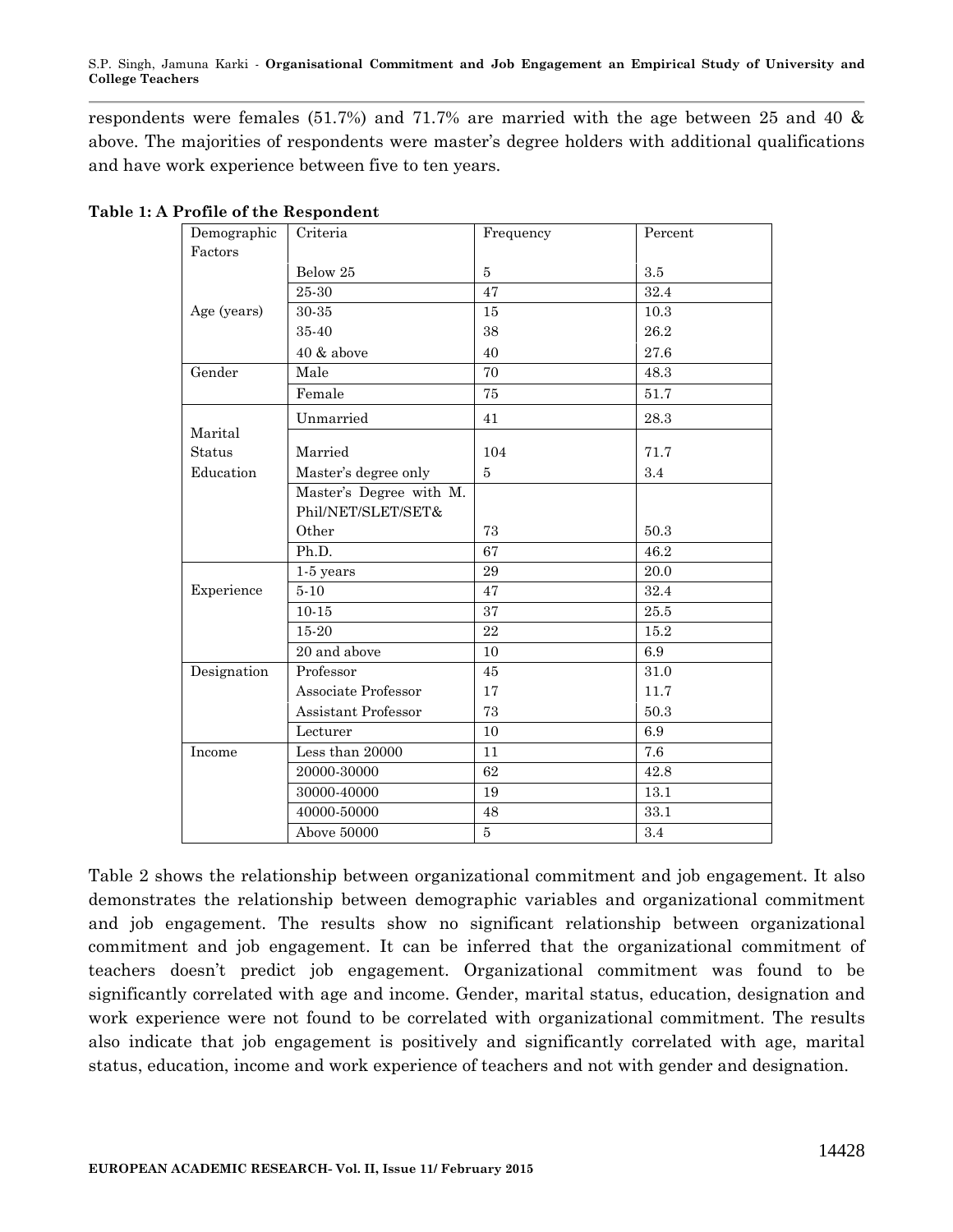| S.no.          | <b>Variables</b>          |           | $\boldsymbol{2}$ | $\boldsymbol{\mathcal{S}}$ | 4         | 5        | 6        |          | 8     | 9     |
|----------------|---------------------------|-----------|------------------|----------------------------|-----------|----------|----------|----------|-------|-------|
|                | Age                       |           |                  |                            |           |          |          |          |       |       |
| $\overline{2}$ | Gender                    | .048      |                  |                            |           |          |          |          |       |       |
| 3              | Marital Status            | $.456*$   | $-.055$          |                            |           |          |          |          |       |       |
| 4              | Education                 | $.622**$  | .048             | $.233**$                   |           |          |          |          |       |       |
| $\overline{5}$ | Designation               | $.505**$  | .151             | $.424**$                   | $.492**$  |          |          |          |       |       |
| 6              | Income                    | $.665***$ | $-.045$          | $.463**$                   | $.765***$ | $.608**$ |          |          |       |       |
| 7              | Working Experience        | $.389**$  | .128             | $.477**$                   | $.363**$  | $.448**$ | $.453**$ |          |       |       |
| 8              | Organizational commitment | $.210*$   | .004             | .154                       | .119      | .078     | $.181**$ | .035     |       |       |
| 9              | Job Engagement            | $0.265**$ | $-.051$          | $.280**$                   | $.235***$ | .0121    | $.320**$ | $.237**$ | .131  |       |
| 10             | Mean                      | 3.42      | 1.52             | 1.72                       | 2.43      | 2.67     | 2.82     | 3.07     | 97.50 | 74.01 |
| 11             | <b>Standard Deviation</b> | 1.289     | .501             | .452                       | .562      | .993     | 1.084    | 1.284    | 6.136 | 7.009 |

| Table 2: Mean, standard deviation and correlations among variables. |  |  |  |
|---------------------------------------------------------------------|--|--|--|
|---------------------------------------------------------------------|--|--|--|

Table 3 shows the correlation between organizational commitment and job engagement. The results show that continuance commitment was significantly correlated with the emotional, physical and cognitive engagement.

**Table 3: Correlation between organizational commitment and job engagement**

| <i>Variables</i>     | Affective Commitment | Continuance Commitment | Normative Commitment |  |
|----------------------|----------------------|------------------------|----------------------|--|
| Emotional Engagement |                      | $.195*$                | .072                 |  |
| Physical Engagement  | $-0.06$              | $.701**$               | .067                 |  |
| Cognitive Engagement | 050                  | $204*$                 | 109                  |  |

\*\*. Correlation is significant at the 0.01 level (2-tailed).

\*. Correlation is significant at the 0.05 level (2-tailed).

Table 4 presents the results of multiple regression analysis, where the three forms of organizational commitment was regressed on job engagement. The result on the table shows that continuance commitment significantly predicted job engagement. So it can be inferred that with the higher continued commitment more would be the teachers' job engagement.

|                        |        | Unstandardized Coefficients | Standardized<br>Coefficients | Т      | Sig. |
|------------------------|--------|-----------------------------|------------------------------|--------|------|
|                        | В      | <b>Std. Error</b>           |                              |        |      |
| Constant               | 60.599 | 9.542                       |                              | 6.351  | .000 |
| Affective commitment   | $-268$ | .343                        | $-085$                       | $-781$ | .436 |
| Continuance commitment | .717   | .325                        | .229                         | 2.209  | .029 |
| Normative Commitment   | .037   | .298                        | .014                         | .123   | .902 |

Dependent Variable: Job engagement

#### **DISCUSSION**

This study examined the relationship between organizational commitment and job engagement of teachers. The results of the study indicate that organizational commitment did not significantly predict job engagement of the teachers. However, the study shows a significant correlation between continuance commitment and job engagement of teachers. It implies that higher the continuance commitment more would be the job engagement of the teachers. These results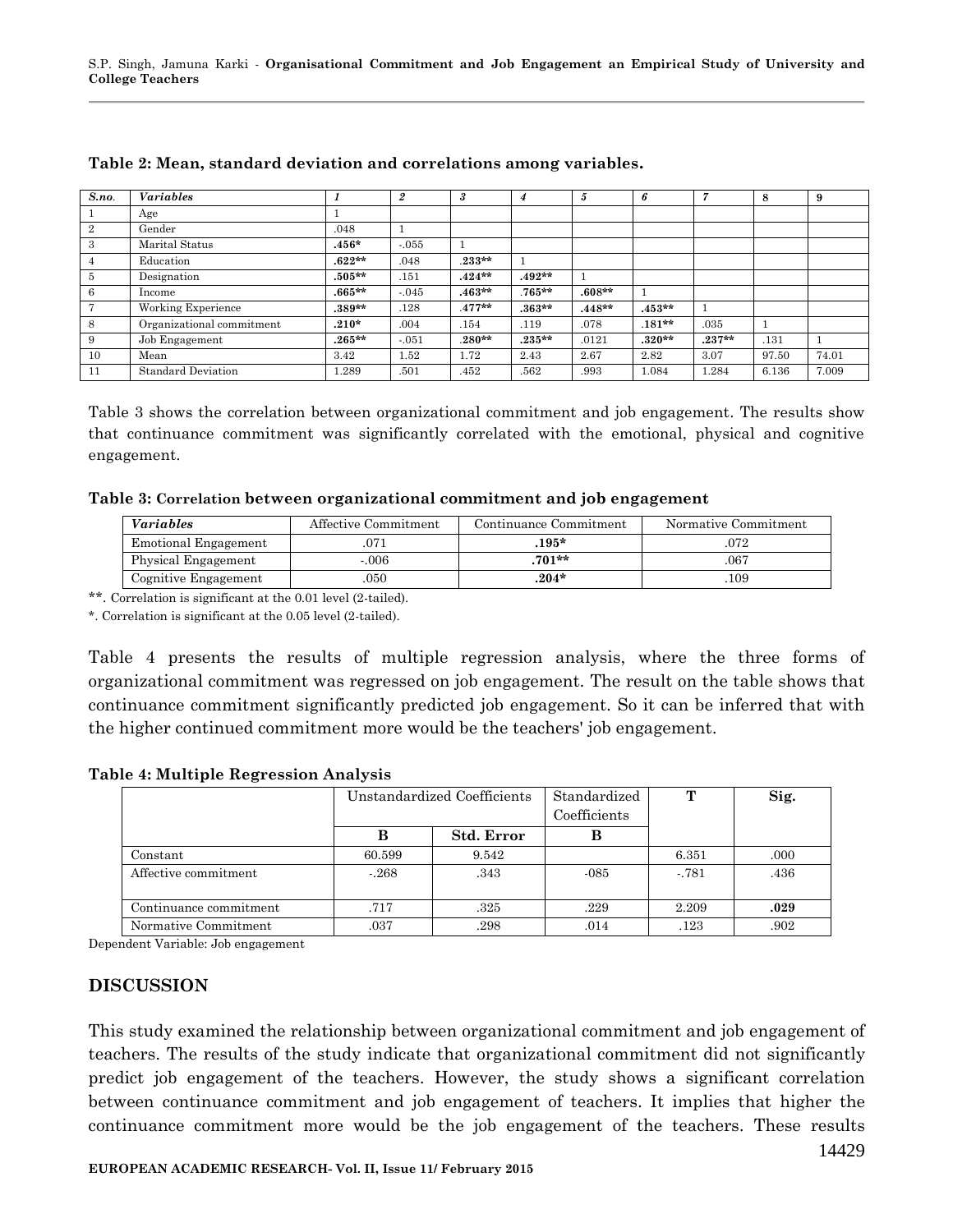support the work of other researchers who found that employees' job engagement can be meaningfully affected by employees' continued commitment (Albdour & Altarawneh, 2014; Commeiras and Fournier, 2001). A common explanation for this finding might be that the outcome of an individual's decision to remain with an organization may be because of the personal time and resources has been already devoted to an organization (Commeiras and Fournier, 2001) and also because they perceive poor alternatives or high costs associated with leaving (Allen & Meyer, 1990). However, in this study affective and normative organizational commitment did not significantly predict teachers' job engagement. These results contradict with the findings of researchers who found a significant positive relationship between affective commitment and job engagement (Lyndsay & Buitendach, 2011) and between normative commitment and job engagement (Albdour & Altarawneh, 2014; Saks, 2006). Higher job engagement will result in a higher affective commitment as engaged employees are more likely to have a greater attachment to their organization (Schaufeli and Bakker, 2004). Similarly who has higher normative commitment is more on job engaged because engagement is the extent to which an individual is psychologically present as a member of an organization (Saks, 2006). However, the literature has also shown that job engagement is an antecedent of organizational commitment because people who are deeply engaged in their work tend to be more committed to their organizations (Jackson, Rothmann & Van de Vijver, 2006; Saks, 2006; Chalofsky & Krishna, 2009). Thus, the findings of this study reveal that the teacher's decision to stay with their respective organization was due to the cost associated with leaving the company rather than the feeling of attachment (affective) and obligation (normative).

The findings of this study further showed that the age and income are significant predictors of organizational commitment of teachers. This shows that with age teachers tend to be more committed to their organization. Reason for this could be that teachers with age are more likely to experience commitment based on the internalization of organizational values and identification with those values (Balay, 2007). This finding is consistent with the finding of number of previous researchers who found age as significant predictor of organizational commitment (Singh, S.P. & Mehta, 2013; Samuel O.Salami, 2008; Balay, 2007; Abdulla & Shaw, 1999; Morrow, 1993). Similarly, income influences the teachers' organizational commitment. It implies that teachers who have high income are more engaged towards their job as compared to others. However, gender, marital status, education, designation and work experience were found not significantly correlated to organizational commitment. Several previous studies also concluded that demographic factors and commitment were unrelated and (AI-Ajmi, 2006; Swaminathan & Ananth, 2009; Chaughtai & Zafar, 2006; Weidmer, 2006; Rozenblatt, 2001).

The results also revealed that job engagement of teachers is positively and significantly correlated with age, marital status, education, income and work experience. This finding implies that teachers who are aged and married were more engaged in their job than the younger teachers and unmarried one. Experience and income have significant influence on engagement. That is, employees who have more experience and higher income are more engaged towards their job compared to others (J. Swaminathan and A. Ananth, 2009). Also, the teacher education level significantly influences their job engagement. The more educated teachers were more engaged than the less educated ones.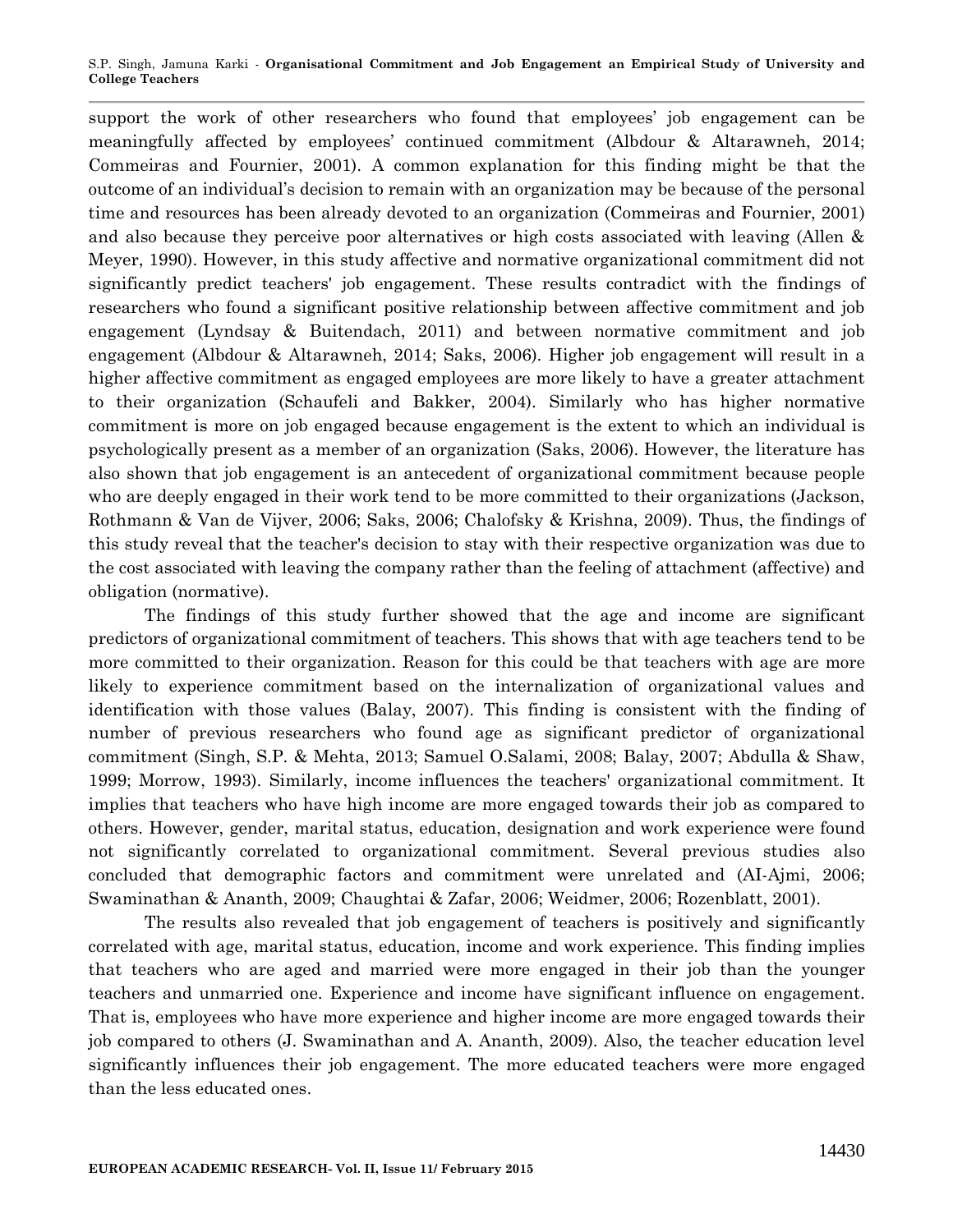#### **Limitations of The Research**

Some limitations of the research should be noted to put the findings into a broader context. The sample of teachers in this study was small. It was not possible to determine the representativeness of those participated. The data were collected at one point in time making it difficult to determine causality. Finally, all the respondents are only from Haridwar region. It is not clear the extent to which results would generalize to other samples of teachers working in another area or state.

#### **Future Implications**

Future research needs to involve a larger and a representative sample of teachers drawn from different regions. In addition, a comparative study between colleges regarding these variables and teachers is suggested. Further, organizational commitment and job engagement can also be studied further by relating them with other variables. Thus, the result gives enormous scope for the improvement of teachers' organizational commitment and job engagement. The organizational authorities should identify the ways and means through which teachers can be provided by facilitating a work environment which will influence their work and commitment towards the organization and the profession. Also, it may be helpful to take the improvement initiatives regarding this relationship and to promote organizational commitment among the teachers of educational institutions so that the teachers feel attached and obliged to their job and organization.

### **REFERENCES**

- Abdulla, M. H. A., & Shaw, J. D. (1999). Personal Factors and organizational commitment: Main and interactive effects in the United Arab. *Journal of Managerial Issues*, *11*, 77-93.
- Adenguga, R. A., Adenuga, F.T., & Ayodele, K. O. (2013). Organizational Commitment and Turnover Intention among Private Universities' Employees in Ogun State, Nigeria. *Open Journal of Education, 1(2),* 31-36.
- Chalofsky, N., & Krishna, V. (2009). Meaningfulness, Commitment, and Engagement: The Intersection of a deeper Level Intrinsic Motivation. *Advances in Developing Human Resources, 11*, 189–203.
- Demerouti, E., & Bakker, A. B. (2008). The Oldenburg Burnout Inventory: A good alternative to measure burnout and engagement. In J. R. B. Halbesleben (Ed.), *Handbook of stress and burnout in health care*. Hauppauge, NY: Nova Science.
- Durna, U., & Eren, V., (2005). The examination of organizational commitment in connection with three components of commitment*. The Doğuş University Journal, 6(2),* 210-219.
- Ellis C. M., & Sorensen A. (2007). Assessing Employee Engagement:The Key to Improving Productivity. *Perspectives, 15(1)*.
- Leiter, M. P., & Harvie, P. (1997). Correspondence of supervisor and subordinate perspectives during major organizational change. *Journal of Occupational Health Psychology, 2 (4),* 343-52.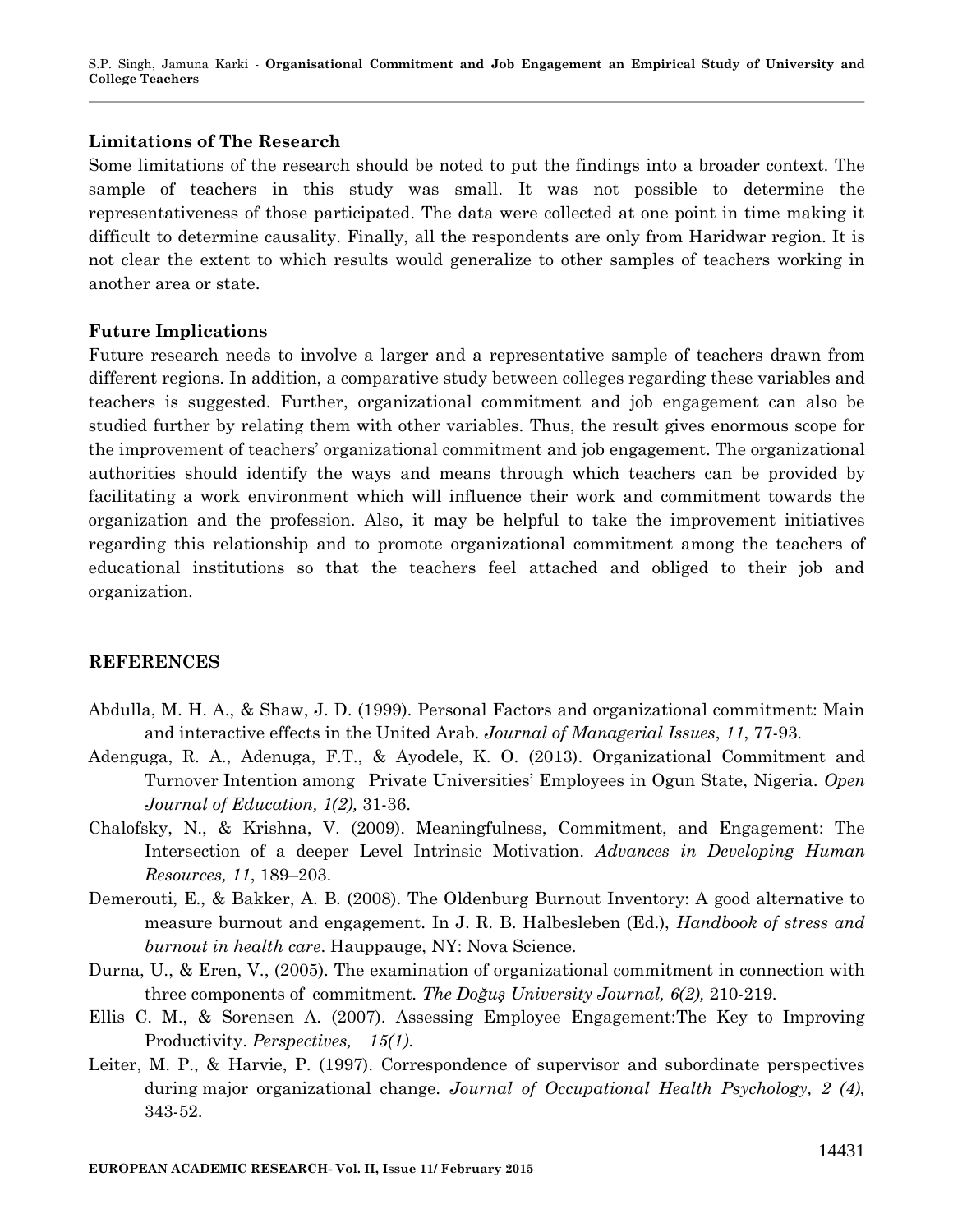- Leiter, M. P., & Harvie, P. (1998). Conditions for staff acceptance of organizational change: burnout as a mediating construct. *Anxiety, Stress and Coping: An International Journal, 11 (1),* 1-25.
- Leiter, M. P., & Laschinger, H. S. (2008). *Civility, respect, and engagement at work: Improving collegial relationships among hospital employees*. Presentation at National Center for Organizational Development, Veterans Hospital System, Boston, MA (November).
- Lyndsay, K. F., & Johanna, H. B. (2011). Happiness, work engagement and organizational commitment of support staff at a tertiary education institution in South Africa. *SA Journal of Industrial Psychology/SA Tydskrif vir Bedryfsielkunde*, *37*(1).
- Mathieu, J. E. & Zajac, D. M. (1990). A Review and Meta-analysis of the Antecedents, Correlates, and Consequences of Organizational Commitment", *Psychological Bulletin*, 108(2), 171- 194.
- Mauno, S., Pykko, M, & Hakanen, J. (2005). The prevalence and antecedents of work engagement in three different organizations. *Psykologia, 40 (3),* 16-30.
- Mauno, S., Kinnunen, U., & Ruokolainen, M. (2007). Job demands and resources as antecedents of work engagement: a longitudinal study. *Journal of Vocational Behavior, 70(1)*, 149-71.
- Meyer, J. P., Allen, N. J., & Gellatly, I. R. (1990). Affective and continuance commitment to the organization: Evaluation of measures and analysis of concurrent and time-lagged relations. *The Journal of Applied Psychology, 75*, 710−720.
- Meyer, J.P. & Allen, N.J. (1991), A Three-component conceptualization of organizational commitment. *Human Resource Management Review*, 1, 61-89.
- Meyer, J. P., & Allen, N, J. (1997). Commitment in the workplace: Theory, Research and Application. California: Sage Publications.
- Morrow, P. (1993): The Theory and Measurement of Work Commitment, *CT: JAL*, Greenwich.
- Mowday; R. T. Steers, R. M., & Porter, L. W (1979). The Measurement of Organizational Commitment. *Journal of Vocational Behaviour*, *14,* 224-227.
- Porter, L., Steers, R., Mowday, R. & Boulian, P. (1974). Organizational commitment, job satisfaction and turnover among psychiatric technicians. *Journal of Applied Psychology, 59*, 603-609.
- Rich, B. L., Lepine, J.A., & Crawford, E. R. (2010). Job engagement: antecedents and effects on job performance. *Academy of Management Journal, Vol. 53 (3):* 617–635.
- Salami, S.O. (2008). Demographic and Psychological factors predicting Organizational Commitment among Industrial workers, *Anthropologist, 10 (1),* 31-38.
- Singh, S. P., & Mehta, M. (2013). Achievement Motivation Emotional Intelligence and Job Satisfaction Predicting Organizational Commitment among University Teachers. *IFRSA Business Review, 4*(3).
- Sukanlaya Sawang (2011). Is there an inverted U-shaped relationship between job demands and work engagement: The moderating role of social support*? International Journal of Manpower, 33 (2)*, 178-186.

Swaminathan, J., & Ananth, A. (2009). Impact of demographic factors on employee engagement: a study with reference to Vasan publications private limited, Chennai. Online at<http://mpra.ub.uni-muenchen.de/39768/>